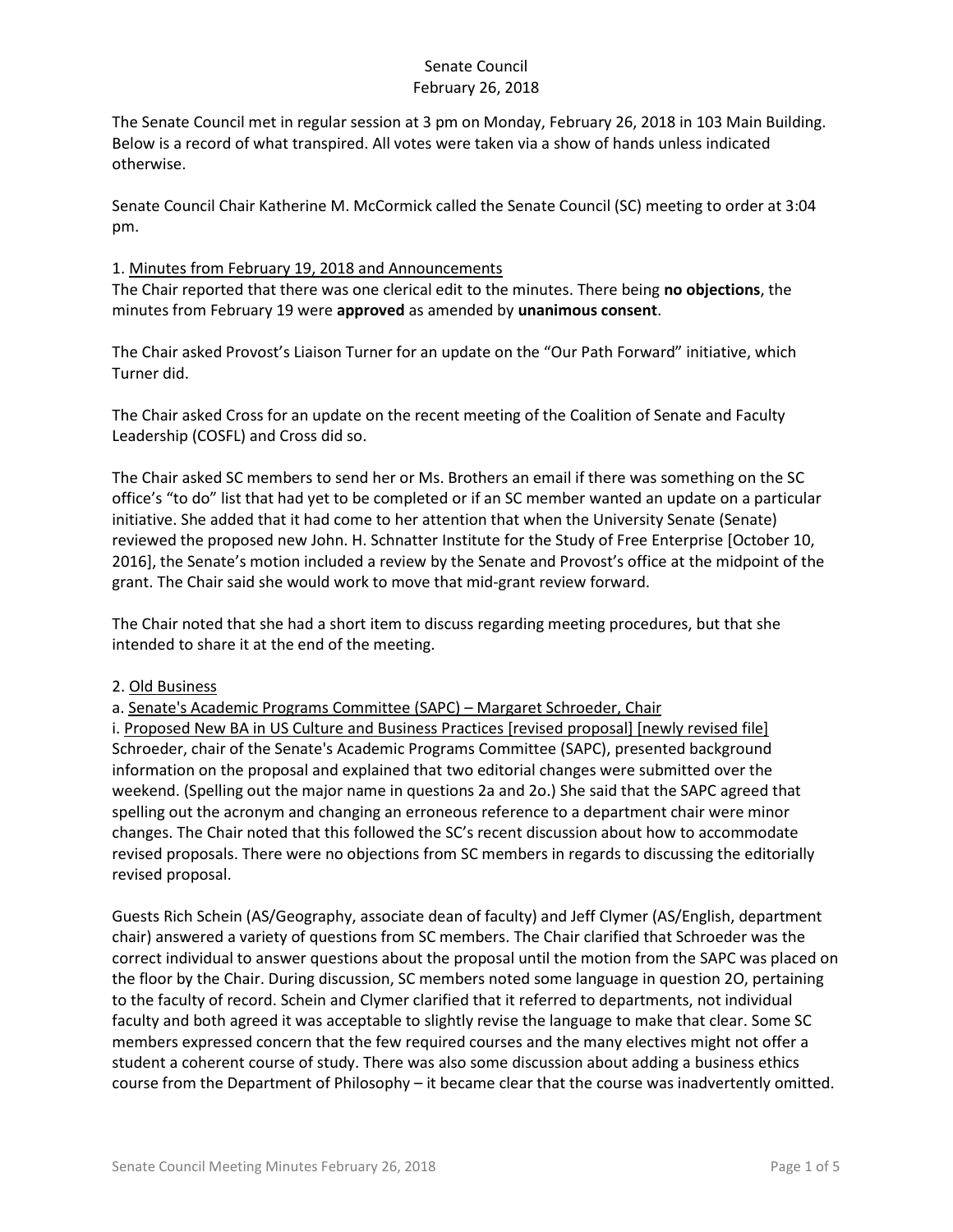Schein and Clymer indicated that the director of undergraduate studies would certainly allow students to substitute the business ethics course for another course in the list of electives.

When discussion wound down, the Chair asked if there were any further questions for Schroeder. Hearing none, the Chair explained that the **motion** from the SAPC , including the two editorial changes shared with SC members and the clarifying language about the role of departments in the faculty of record, was a recommendation that the Senate approve, for submission to the Board of Trustees, the establishment of a new BA degree in US Culture and Business Practices, an interdisciplinary degree program between College of Arts and Sciences and Gatton College of Business and Economics; the home educational unit will be the College of Arts and Sciences. Because the motion came from committee, no **second** was necessary. A **vote** was taken and the motion **passed** with none opposed.

## b. Proposal from Student Government Association (SGA) on Proposed New Fall Break – Ben Childress, SGA President

Childress, President of the Student Government Association (SGA), explained the proposal. Guest Greg Heileman, associate provost for student and academic life, was present and spoke in favor of the proposal. SC members discussed the proposal and asked a variety of questions. SC members were largely supportive of the proposal, but had detailed questions about how implementation could affect other aspects of University life. During discussion, it was clarified that the proposed fall break would become part of the main University calendar but that the colleges with independent, specific calendars colleges (Dentistry, Law, Medicine, and Pharmacy) would not change. Schroeder suggested that Childress revise the proposal to make it clear that the student holiday on the day before Thanksgiving would remain as a holiday. She said it could be confusing because the Wednesday before Thanksgiving was currently described as "fall break" on the University calendar. Provost's Liaison Turner explained that there is an entire initiative underway to redesign K Week and the entire first-year experience. She and Heileman agreed with Childress' assertion that starting classes in the fall semester on a Monday would be academically beneficial to students.

The Chair explained that the **motion** from the SGA was a request to change the University calendar to implement a fall break on the Thursday and Friday of the 8th week of the fall semester. Childress **moved** that motion and noted that it included Schroeder's friendly amendment to clarify that the holiday on the Wednesday before Thanksgiving would remain. Marr **seconded**. Bird-Pollan asked if the proposal could include details about how the proposal would change the number of each instructional day. Tagavi suggested that Childress add an FAQ to the proposal to add some more details. Childress agreed to both changes. A **vote** was taken on the motion (and the three revisions) and the motion **passed** with none opposed and one abstained. The Chair clarified for Ms. Brothers that the revised proposal would go directly to Senate and not return to SC.

### 3. University Calendars

- a. Proposed Change to College of Pharmacy 2018-19 Calendar
- b. Proposed Change to 2017-18 University Calendar
- c. Proposed Change to 2018-19 University Calendar

The Chair explained the proposed changes to the calendars. Schroeder **moved** that the SC approve the proposed changes to the College of Pharmacy 2018-19 Calendar, 2017-18 University Calendar, and 2018-19 University Calendar. Grossman **seconded**. A **vote** was taken and the motion **passed** with none opposed.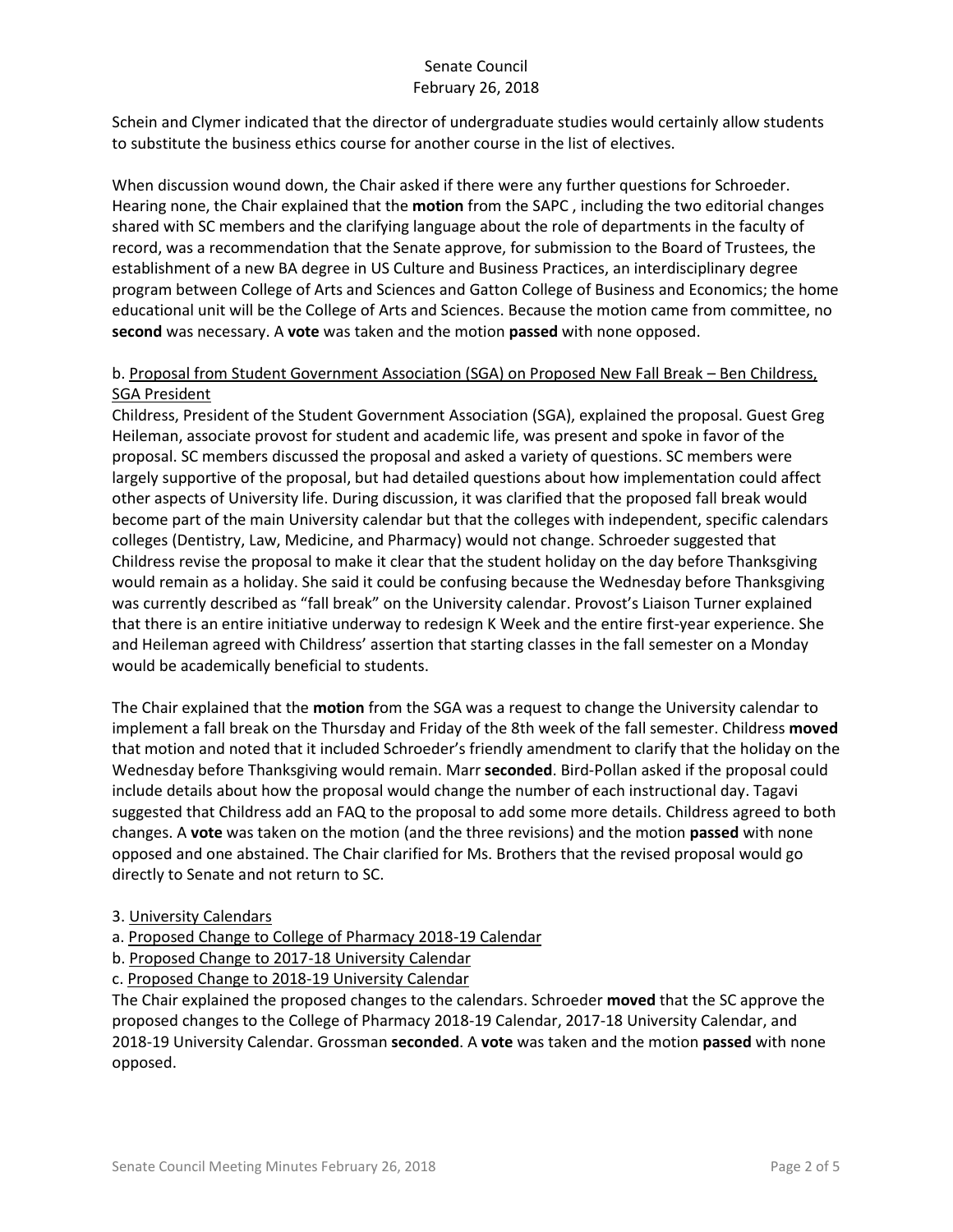The Chair suggested that SC move to the curricular proposals on the agenda and there were no objections.

### 5. Committee Reports

a. Senate's Admissions and Academic Standards Committee (SAASC) – Herman Farrell, Chair i. Proposed Change to Required Credit Hours for BSMEE in Mechanical Engineering Guest Herman Farrell, chair of the Senate's Admissions and Academic Standards Committee (SAASC), explained the proposed change. Guest Kim Anderson (EN/Chemical and Materials Engineering, associate dean for administrative and academic affairs) was present to answer questions. There were no questions. Ms. Brothers asked Farrell if the motion could be changed to refer to a BSMEE instead of a BS and he was amenable to that change.

The Chair stated that the **motion** from the SAASC was a recommendation to approve the proposal from the College of Engineering involving a change in the BSMEE in Mechanical Engineering. Because the motion came from committee, no **second** was necessary. A **vote** was taken and the motion **passed** with none opposed.

# ii. Proposed Changes to Engineering Standing and Academic Standards for Eight Engineering Undergraduate Degree Programs (Biosystems Engineering, Chemical Engineering, Computer Engineering, Computer Science, Electrical Engineering, Materials Engineering, Mechanical Engineering, and Mining Engineering)

Farrell explained the proposed changes. There were a few comments from SC members. The Chair stated that the **motion** from the SAASC was a recommendation to approve the eight proposals from the College of Engineering involving changes to the Engineering Standing Admission (from pre‐major to major) policy for the entire college and specific changes to the course requirements, GPA calculation and the over all GPA requirement for the following undergraduate engineering programs: Biosystems Engineering; Chemical Engineering; Computer Engineering; Computer Science; Electrical Engineering; Materials Engineering; Mechanical Engineering; and Mining Engineering. Because the motion came from committee, no **second** was necessary. A **vote** was taken and the motion **passed** with none opposed.

# iii. Proposed Change to MSW (Change in Concentrations)

Farrell explained the proposal. Grossman asked if the course-related changes were also approved. He wondered why the proposal had not gone to the Senate's Academic Programs Committee (SAPC) for review by virtue of the recently discussed proposal on "significant changes." Schroeder explained that the proposal was not yet approved by SC so the process remained as it had been. There were no other comments or questions from SC members. The Chair stated that the **motion** from the SAASC was to approve the proposal from the College of Social Work involving changes to the Master of Social Work. Because the motion came from committee, no **second** was necessary. A **vote** was taken and the motion **passed** with none opposed.

Tagavi asserted that Robert's Rules of Order (Newly Revised) did not allow the SC to vote on more than one proposal at once. He suggested that the SC vote on items individually. Cross, the Senate parliamentarian, said there was no need to separate the votes. If anyone objected to multiple items being included in one motion, the concerned individual could just make a motion to separate the items.

### iv. Proposed Change to MS Athletic Training

Farrell explained the proposal. Guests Phillip Gribble (HS/Rehabilitation Science) and Hanna Hoch (HS/Rehabilitation Science) were present to answer questions. The Chair said that the **motion** from the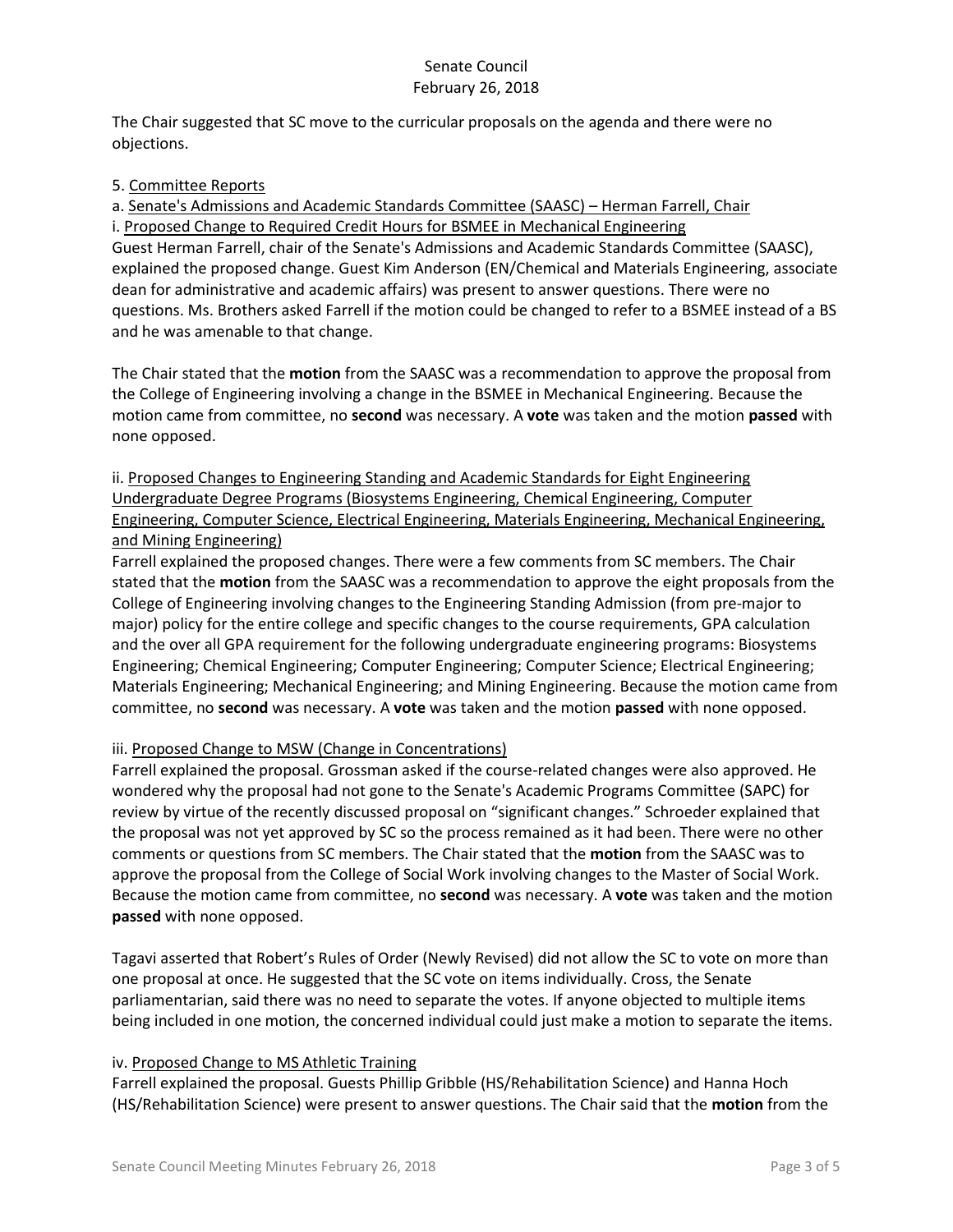SAASC was to approve the proposal from the College of Health Sciences, Department of Rehabilitation Science, involving changes to the Master of Science in Athletic Training. Because the motion came from committee, no **second** was necessary. A **vote** was taken and the motion **passed** with none opposed.

## v. Proposed Change to MS Medical Sciences

Farrell explained the proposal. There were no questions from SC members. The **motion** from the SAASC was to approve the proposal from the College of Medicine involving a change in the MS Medical Sciences. Because the motion came from committee, no **second** was necessary. A **vote** was taken and the motion **passed** with none opposed.

# b. Blue-Ribbon Committee for Graduate Education– Carl Mattacola and Brett Spear, Co-Chairs i. Committee's Recommendations

Spear and Guest Carl Mattacola (HS/Rehabilitation Science, associate dean for academic and faculty affairs), the two co-chairs of the Blue-Ribbon Committee for Graduate Education, presented to the SC the executive summary of the Committee's recommendations. There were a number of questions from SC members. As discussion wound down, the Chair reminded SC members of the two town hall events scheduled for later in the week, during which Spear and Mattacola would present the Committee's recommendations; Spear noted that the events would be live streamed. The Chair added that the Provost's office would be taking notes and the SC could review the notes and have further discussion in the near future. She thanked Mattacola and Spears for the report.

## 4. Committee Nominees

a. Academic Area Advisory Committee for the Biological Sciences

SC members deliberated on possible nominees and suggested 10 faculty as possible nominees.

The Chair said that as a result of recent discussion about parliamentary procedures for SC and Senate meetings, she wanted to propose a procedural standard for SC and Senate meetings, based on a proposal from Tagavi. Cross added that as this request was a recommendation from him and the Chair, SC did not need to vote on it. The Chair explained that when a presenter/committee chair presented a proposal, the Chair would consider it to be a report. After the presenter/committee chair finished, the Chair would then invite and entertain questions of factual nature from the audience. At that time, since the presenter/committee chair would still be at the podium and technically had the floor, that person could answer audience questions pertaining to the facts of the proposal. The Chair would then present the motion for debate to the assembly. After the motion is put to the assembly, it would become a motion under Robert's Rule of Order (Newly Revised). The Chair would then call on members to speak. During that time if a question of a factual nature arose, the Chair could ask the presenter/committee chair to respond to the query. Discussion/debate would continue, with the Chair handling the discussion until the vote on the motion. There were no objections from those present.

# 6. SC Retreat Planning (Scheduling)

Ms. Brothers asked if any SC members would be travelling over the summer. Bird-Pollan said she would leave campus on May 21. Wood indicated that she would return to Lexington on May 16. Ms. Brothers indicated that given the available information about schedules, May 18 might be the best date for the retreat.

The meeting was adjourned by general consensus (and departures) at 5:10 pm.

Respectfully submitted by Katherine M. McCormick,